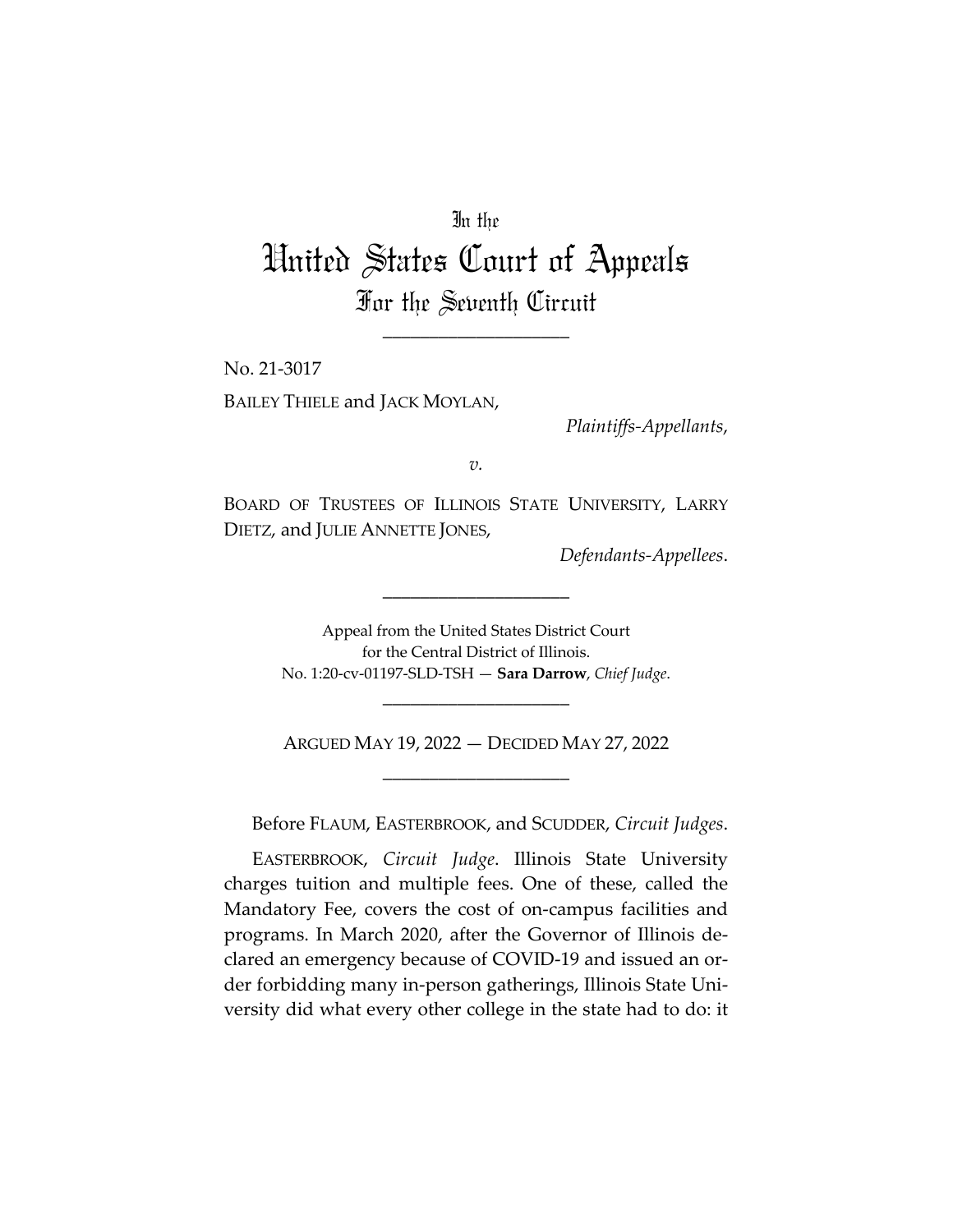shifted from in-person instruction to distance learning over a video system. The University remitted some but not all of the Mandatory Fee, telling students that the remainder includes the expense of facilities that must be supported no matter how the University provides educational services.

Two students responded with this suit under 42 U.S.C. §1983, contending that collection or retention of any part of the Mandatory Fee violates both the Takings Clause of the Fifth Amendment (applied to the states by the Fourteenth Amendment) and the Due Process Clause of the Fourteenth Amendment. The argument offered for both claims is the same: the University told students that the Mandatory Fee pays for access to services on campus, and to collect it when the students cannot visit campus is to break a promise. In other words, the students contend that a public body's breach of contract violates the Constitution. Plaintiffs also asserted claims under state law.

The district court dismissed the amended complaint. 2021 U.S. Dist. LEXIS 188314 (C.D. Ill. Sept. 30, 2021). The judge wrote that the statements depicted as contractual do not create a property interest, which meant that all constitutional theories failed. The judge saw some other problems with the constitutional theories, including the unavailability of damages as a result of sovereign immunity. That was a misnomer: the real obstacle to monetary awards against the University is that states and their agencies are not "persons" for the purpose of §1983. See *Will v. Michigan Department of State Police*, 491 U.S. 58 (1989). See also *Lapides v. University of Georgia*, 535 U.S. 613, 616–17 (2002). Plaintiffs sought to overcome that obstacle by naming as additional defendants both Larry Dietz, then the University's President, and Julie Annette Jones, then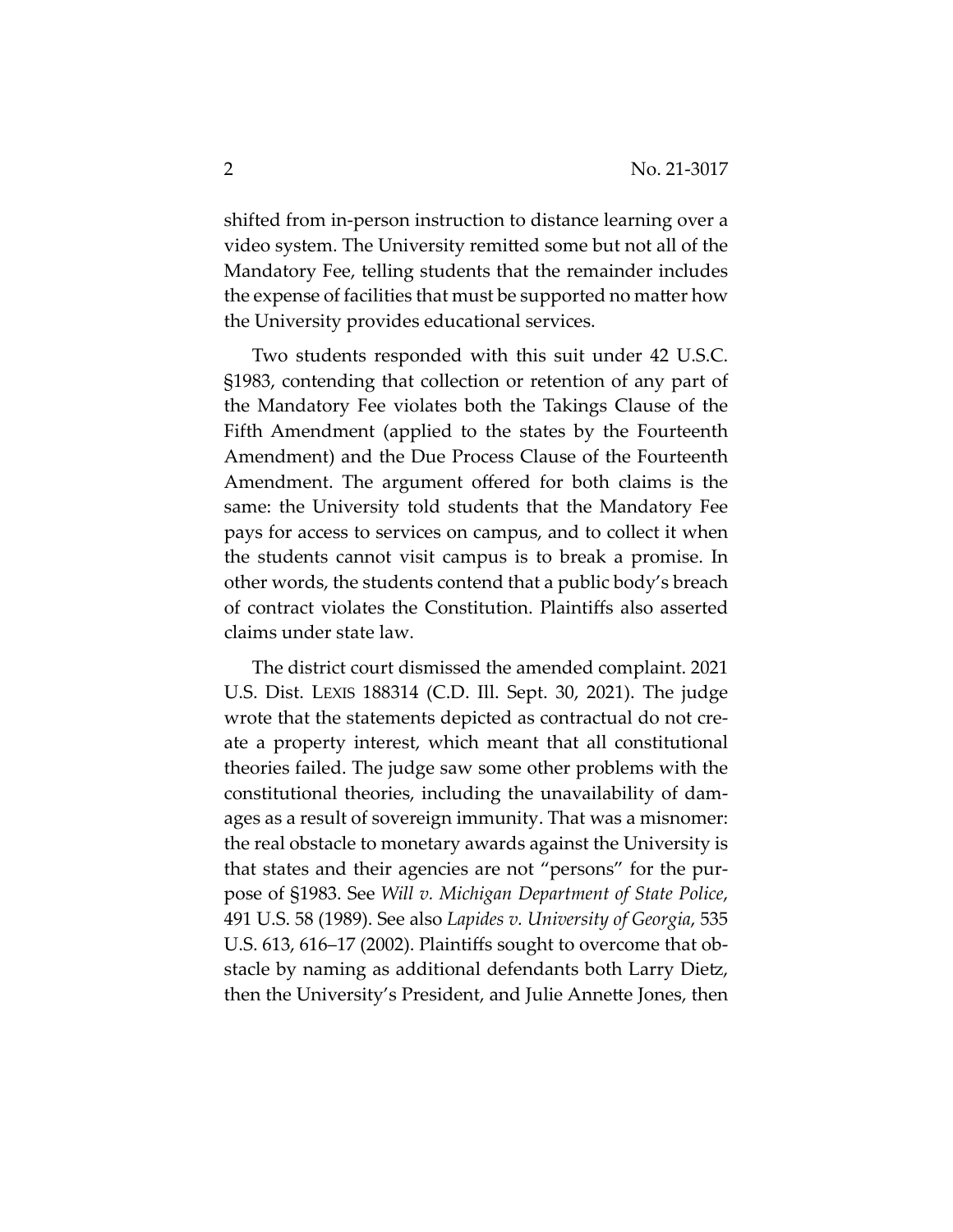the Chairperson of its Board. The judge held that neither is personally liable for repayment of the Mandatory Fee. Finally, the judge dismissed all state-law claims without prejudice to their renewal in state court.

Plaintiffs' principal argument on appeal is that the University's statements are specific enough to create property interests. See *Board of Regents v. Roth*, 408 U.S. 564 (1972). We shall assume that this is so. That assumption does not help plaintiffs, however, because the Constitution does not ensure that states keep all of their promises, any more than it ensures that states observe all of their laws. A violation of a state law or a state contract is just that—a violation of a *state* entitlement, for which the remedy lies under state law. See, e.g., *Snowden v. Hughes*, 321 U.S. 1, 11 (1944) (Equal Protection Clause); *Davis v. Scherer*, 468 U.S. 183, 192–96 (1984) (Due Process Clause); *Nordlinger v. Hahn*, 505 U.S. 1, 16 n.8 (1992) (Equal Protection Clause); *Archie v. Racine*, 847 F.2d 1211, 1215–18 (7th Cir. 1988) (en banc) (Due Process Clause); *Tucker v. Chicago*, 907 F.3d 487, 494–95 (7th Cir. 2018) (citing both due-process and equal-protection decisions). See also *Castle Rock v. Gonzales*, 545 U.S. 748 (2005) (failure to enforce an order issued by a state court does not violate the Constitution).

The Constitution can get involved because the Due Process Clause often entitles people to notice and an opportunity for a hearing before a public official may deprive someone of a property right. That's what *Roth* and its successors are about. But the students do not want hearings. The University lacked authority to violate the Governor's orders. On-campus education was not going to happen. No one contends that the Governor had to hold person-by-person hearings before issuing his closure orders. Nor was any student entitled to a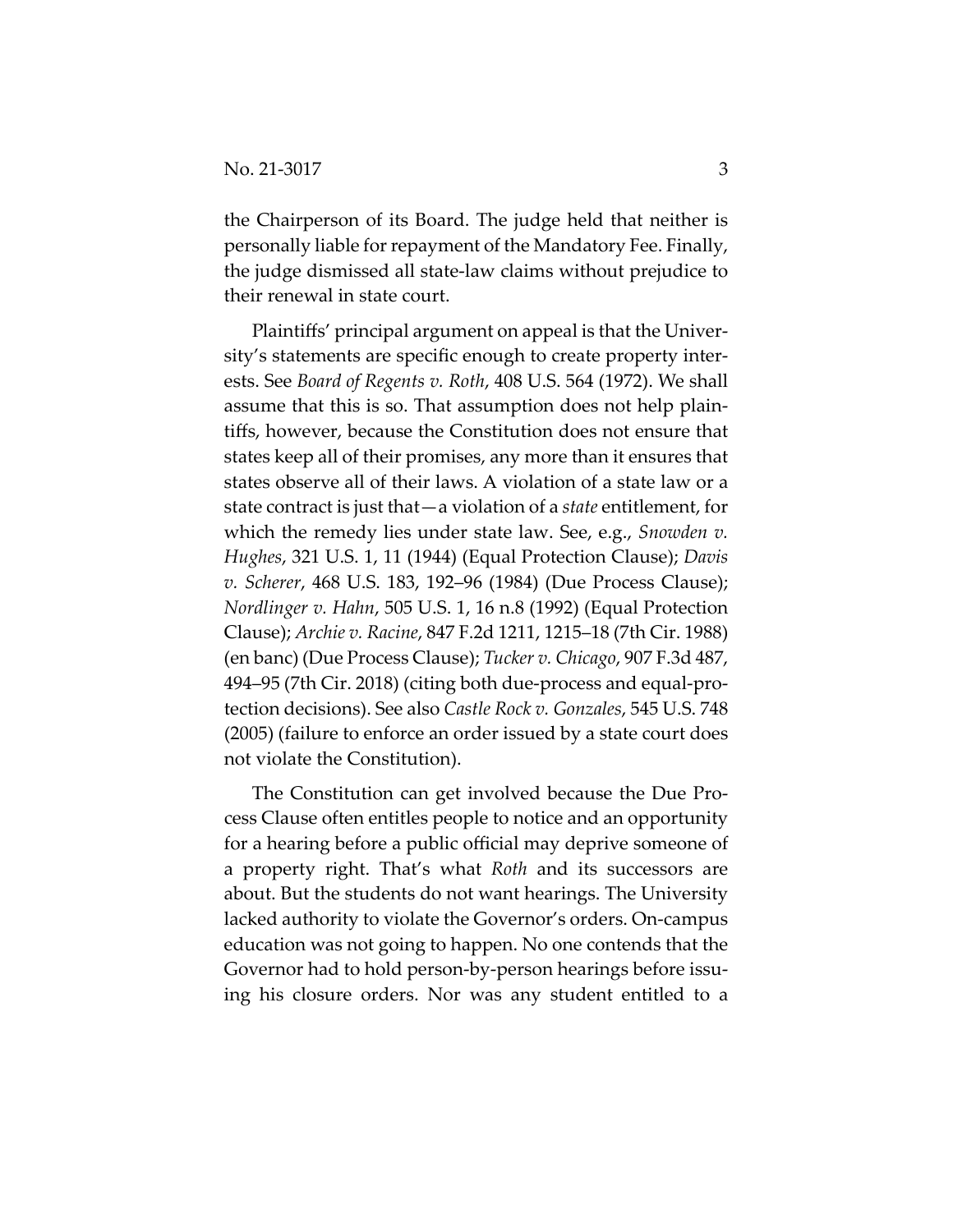personal hearing before the University decided how much of the Mandatory Fee to remit. A ruling applicable to all students is a legislative rather than an adjudicative action, and the Due Process Clause does not require personal hearings for decisions that establish or interpret rules governing groups of people. See, e.g., *Bi-Metallic Investment Co. v. Colorado Board of Equalization*, 239 U.S. 441 (1915); *Atkins v. Parker*, 472 U.S. 115 (1985).

What the students want is substantive—enforcement of their asserted right to a full refund of the Mandatory Fee rather than notice and an opportunity for a hearing. This returns us to plaintiffs' assumption that breach of contract violates the Constitution. It does not, a point made repeatedly in this circuit. See, e.g., *Mid-American Waste Systems, Inc. v. Gary*, 49 F.3d 286 (7th Cir. 1995); *Linear v. University Park*, 887 F.3d 842 (7th Cir. 2018). The University relied on *Mid-American Waste Systems*; the district court also cited it; plaintiffs do not even try to distinguish it or any similar decision.

Whether the students have a good contract claim is a question for the state judiciary. In Illinois this means the Court of Claims, which has exclusive jurisdiction of contract suits against public bodies. 705 ILCS 505/8(b).

Suing Dietz and Jones in their individual capacities did not solve plaintiffs' problems. Nor was it an appropriate step by any standard. Plaintiffs appear to assume that public employees can be vicariously liable for their institutions' decisions. Yet there is no such thing as vicarious liability under §1983. See, e.g., *Ashcroft v. Iqbal*, 556 U.S. 662, 676 (2009). When vicarious liability exists under state law, it is the employer that bears responsibility for the employees' actions, rather than the other way around. See *Restatement (Third) of Agency* §6.01 and